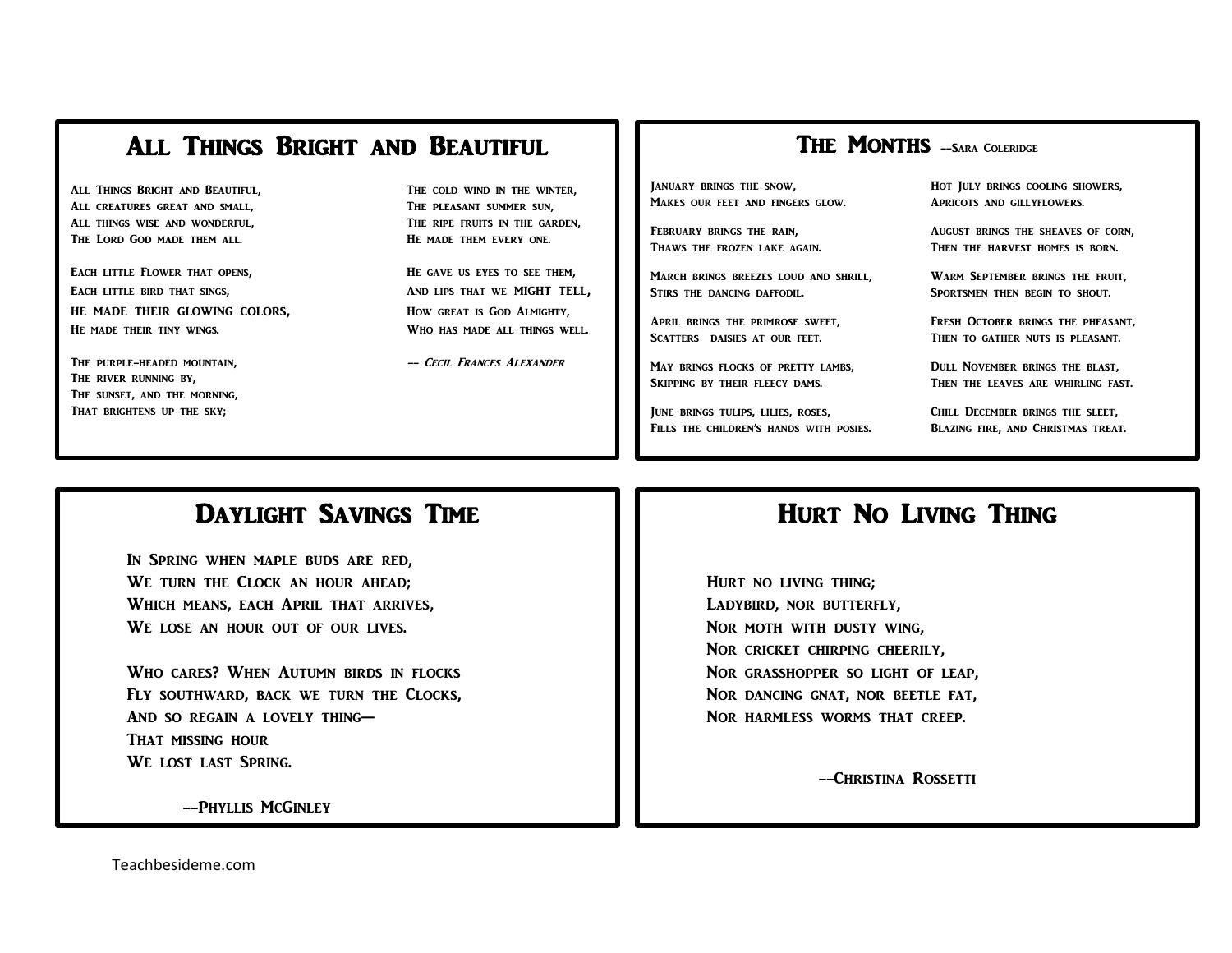### Table Manners

The Goops they lick their fingers, And the Goops they lick their knives; THEY SPILL THEIR BROTH ON THE TABLECLOTH-OH, THEY LEAD DISGUSTING LIVES! The Goops they talk while eating, AND LOUD AND FAST THEY CHEW; And that is why I'm glad that I Am not a Goop---are you?

--Gelett Burgess

# **JUST ME**

Nobody sees what I can see, For back of my eyes there is only me. And nobody knows how my thoughts begin, For there's only myself inside my skin. Isn't it strange how everyone owns Just enough skin to cover his bones? MY FATHER'S WOULD BE TOO BIG TO FIT-I'd be all wrinkled inside of it. And my baby brother's is much too small— IT JUST WOULDN'T COVER ME UP AT ALL. BUT I FEEL JUST RIGHT IN THE SKIN I WEAR, And there's nobody like me anywhere.

--Margaret Hillert

### EVERY TIME I CLIMB A TREE

EVERY TIME I CLIMB A TREE THAT HAS AN EGG EVERY TIME I CLIMB A TREE OR MAYBE THREE EVERY TIME I CLIMB A TREE. I SCRAPE A LEG AND THEN I SKIN OR SKIN A KNEE THE OTHER LEG AND EVERY TIME I CLIMB A TREE BUT EVERY TIME I CLIMB A TREE I find some ants I see a lot of things to see OR DODGE A BEE SWALLOWS ROOFTOPS AND TV

WHERE HAVE YOU BEEN? IT ISN'T AWFULLY GOOD FOR PANTS THEY SAY TO ME **BUT STILL IT'S PRETTY GOOD FOR ME** BUT DON'T THEY KNOW THAT I AM FREE EVERY TIME I CLIMB A TREE Every time I climb a tree? I LIKE IT BEST ---DAVID MCCORD To spot a nest

AND GET THE ANTS ALL OVER ME AND ALL THE FIELDS AND FARMS THERE BE EVERY TIME I CLIMB A TREE And every time I climb a tree Though climbing may be goo for ants

## **DREAMS**

Hold fast to dreams For if dreams die Life is a broken-winged bird THAT CANNOT FLY. Hold fast to dreams For when dreams go Life is a barren field Frozen with snow.

--Langston Hughes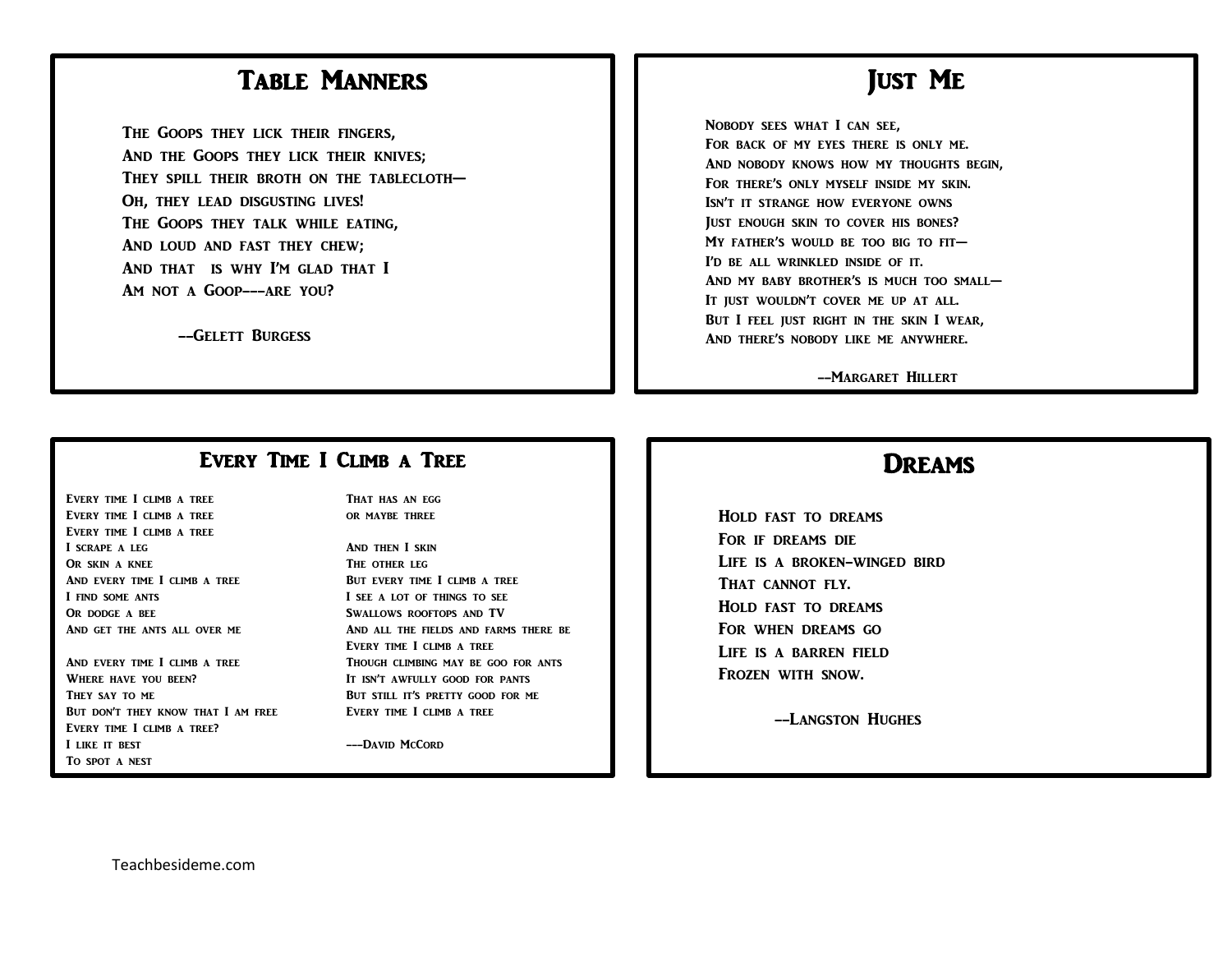#### **THANKSGIVING**

THANK YOU SOARING BIRD FOR ALL MY HANDS CAN HOLD- AND BUTTERFLY. Apples red, AND MELONS GOLD, THANK YOU YELLOW CORN FOR ALL MY EARS CAN HEAR--BOTH RIPE AND SWEET, BIRDS' SONG ECHOING PEAS AND BEANS FAR AND NEAR, So good to eat! Songs of little

THANK YOU CRICKET, BULLFROG, FOR ALL MY EYES CAN SEE— DUCK AND BEE! Lovely sunlight, FIELD AND TREE, --- IVY O. EASTWICK WHITE CLOUD-BOATS In sea-deep sky,

Stream, big sea,

### Good Morning Merry Sunshine

GOOD MORNING, MERRY SUNSHINE I NEVER GO TO SLEEP, DEAR; How did you wake so soon? I just go round to see YOU'VE SCARED THE LITTLE STARS AWAY, MY LITTLE CHILDREN OF THE EAST And shined away the moon; Who rise and watch for me. I SAW YOU GO TO SLEEP LAST NIGHT. I WAKEN ALL THE BIRDS AND BEES. BEFORE I CEASED MY PLAYING. AND FLOWERS ON THE WAY, How did you get 'way over here, And last of all the little child And where have you been staying? Who stayed out late to play.

-- ANONYMOUS

### **TREES**

THE OAK IS CALLED THE KING OF TREES; THE ASPEN QUIVERS IN THE BREEZE; THE POPLAR GROWS UP STRAIGHT AND TALL; THE PEAR TREE SPREADS ALONG THE WALL; The sycamore gives pleasant shade; THE WILLOW DROOPS IN WATERY GLADE; THE FIR TREE USEFUL TIMBER GIVES; THE BEECH AMID THE FOREST LIVES.

--Sara Coleridge

# Don't Give Up

If you've ever tried and have not won, Never stop for crying; All that's great and good is done Just by patient trying.

If by easy work you beat, WHO THE MORE WILL PRIZE YOU? Gaining victory from defeat, THAT'S THE TEST THAT TRIES YOU.

-- PHOEBE CARY